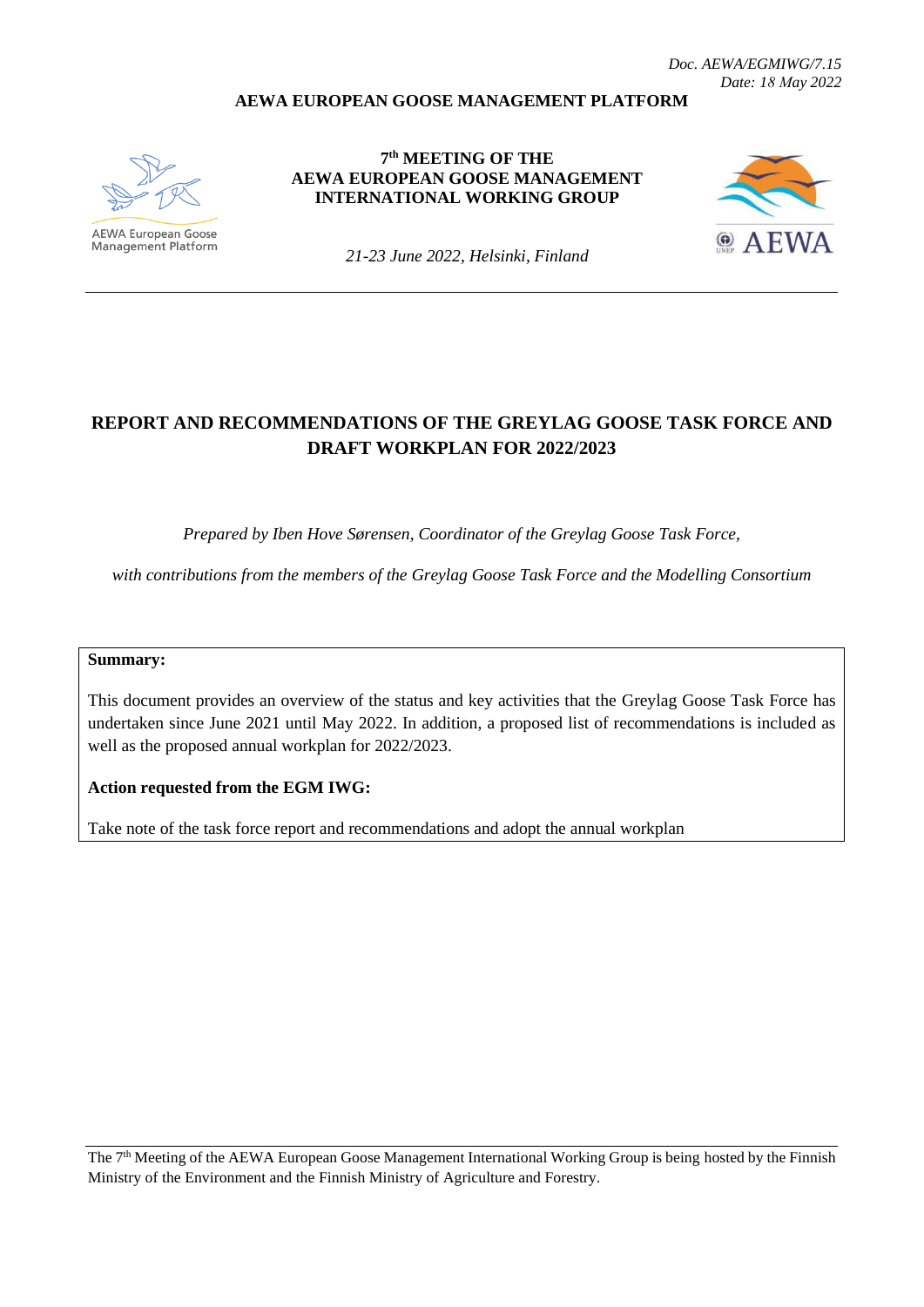## **Introduction**

As outlined in Rule 29 in the Modus Operandi adopted for the AEWA European Goose Management International Working Group (EGM IWG), the IWG may establish species Task Forces as necessary to deal with the preparation and coordination of decision papers and background documents for the EGM IWG as well as to deal with other specific tasks as requested by the IWG.

At the 5<sup>th</sup> Meeting of the EGM IWG in June 2020, the Range States agreed on the establishment of an EGMP Task Force for the NW/SW European Population of the Greylag Goose (GG TF) and adopted its proposed Terms of Reference (Doc. AEWA/EGMIWG/5.15) as well as the first draft of the AFMP (pending several updates and sections).

At the  $6<sup>th</sup>$  Meeting of the EGM IWG (EGM IWG6) in June 2021, held remotely in an online conference format, the GG TF presented on the work progress since the establishment of the Task Force and presented recommendations to the EGM IWG, referring to document AEWA/EGMIWG/6.11. In its recommendations, the TF urged the Range States to improve the population counts and provide data on offtake and population size as well as to explore options for summer counts and deployment of GPS-tags to obtain a better understanding of population size and movements of the two Management Units. The Range States adopted the report and agreed on an info-gap analysis approach as a temporary solution allowing the launch of management in the absence of accurate data.

The overall role of the GG TF is to assist the IWG in catalysing and coordinating the implementation of the AFMP workplan and monitoring activities related to the implementation of the AEWA International Single Species Management Plan for the Greylag Goose (NW/SW European Population). This document provides an overview of the work that has taken place since the EGM IWG6 and the Task Force's recommendations and draft workplan for 2022/2023.

## **1. Status of the Task Force Membership**

Presently, the GG TF has 23 members. Members represent seven Range States, five Observer Organisations, the Data Centre and the AEWA Secretariat. Ms. Iben Hove Sørensen is coordinating the GG TF. Two Range States are still to nominate official representatives in the GG TF but have agreed to provide the data necessary for the AFMP process.

Details of the current membership of the GG TF are indicated in Annex 1 to this document. In line with the Terms of Reference, the nomination of additional members to the Task Force is at the discretion of the National Government Representative of each Range State, observer organisations and the Coordinator of the Task Force.

# **2. Meetings**

Since no funding has been specifically allocated for the work of the GG TF, communication and information exchange is mainly conducted via email and online meetings.

The Task Force has held two meetings since EGM IWG6 in June 2021. These online meetings took place on 30 September 2021 and 1 April 2022. A 3<sup>rd</sup> meeting, this time face-to-face, is planned on 20 June 2022, just before EGM IWG7.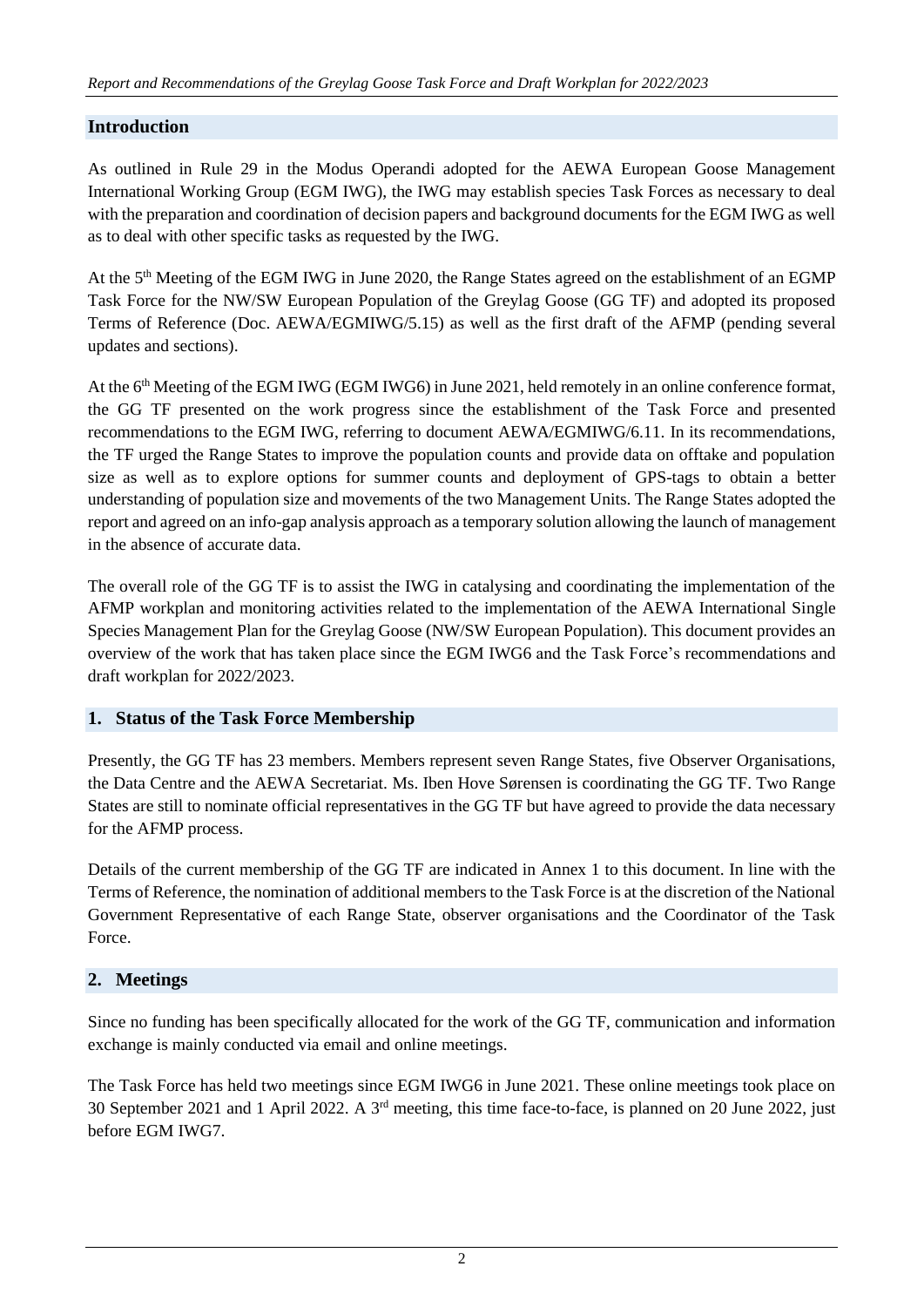## **3. Report of key activities and outcomes**

Main activities of the GG TF have been the online meetings described above. The GG TF Coordinator has been invited to participate in the meetings of the Fennoscandian Greylag Goose Initiative and the Modelling Consortium (see Doc. AEWA/EGMIWG/7.10), and the GG TF has received regular updates on the work in these groups. The GG TF has also received regular updates from the Data Centre and discussed and commented on issues related to data availability, monitoring activities and ongoing modelling projects.

During the meetings, TF Members have agreed on continued support for national counts and other monitoring programmes, and the TF also supported a modelling proposal from the Data Centre, led by Fred Johnson (see Annex 2). Several GG TF Members have participated in the EGMP webinars, and a briefing note on the AFMP related to Greylag Goose has been produced by the Secretariat and members of the GG TF.

Finally, the GG TF has contributed to the review of the following documents submitted to EGM IWG7:

- Draft EGMP Population Status and Assessment Report 2022
- Briefing note on the Adaptive Harvest Management Programme (AFMP) for Greylag Goose
- Annex 2 to this report

## **4. Recommendations**

Based on meetings and discussions in the GG TF, the Task Force has identified the following issues and activities of essential priority and recommends that:

- All Range States strive to provide the necessary data (including present and historical offtake as well as population size) to switch from the current info-gap analysis to a dynamic model-based assessment in 2023.
- More specifically, the GG TF recommends that Range States follow the general and specific recommendations brought forward in the EGMP Population Status and Assessment Report (Doc. AEWA/EGMIWG/7.10) by:
	- o Submitting data to IWC in a timely manner and before March 1 in the year after the count took place.
	- o Collecting and submitting hunting bag data to the EGMP Data Centre on an annual basis and at MU level, thus split between April-July and August-March.
	- o Providing derogation data to EU or the EGMP Data Centre at MU level, thus split between April-July and August-March.
	- o Submitting summer counts as well as the common breeding bird index to the EGMP Data Centre on an annual basis. MU1 range states are encouraged to submit summer counts as soon as these become available.
- The EGM IWG strives to define utility (i.e., stakeholder satisfaction) as a function of population size in the two Management Units relative to their targets as described by Fred Johnson in Annex 2 to this report.
- The GG TF continues to exchange general information and experiences with other species-specific Task Forces and liaises with the Agriculture Task Force, thus strengthening the relations between EGMP Task Forces and benefitting from the work already carried out on other species. More specifically, TFs seek to collaborate on reducing crippling rates of goose species.
- TF Members actively promote available material such as the recorded EGMP webinars and briefing notes.
- Finally, the GG TF will keep [the online workplan](https://docs.google.com/spreadsheets/d/1M64HWxzVagM9W0mG8iMMeVYS3_-M44W6QsHvvUonST8/edit?pli=1#gid=1472654637) active and updated between meetings.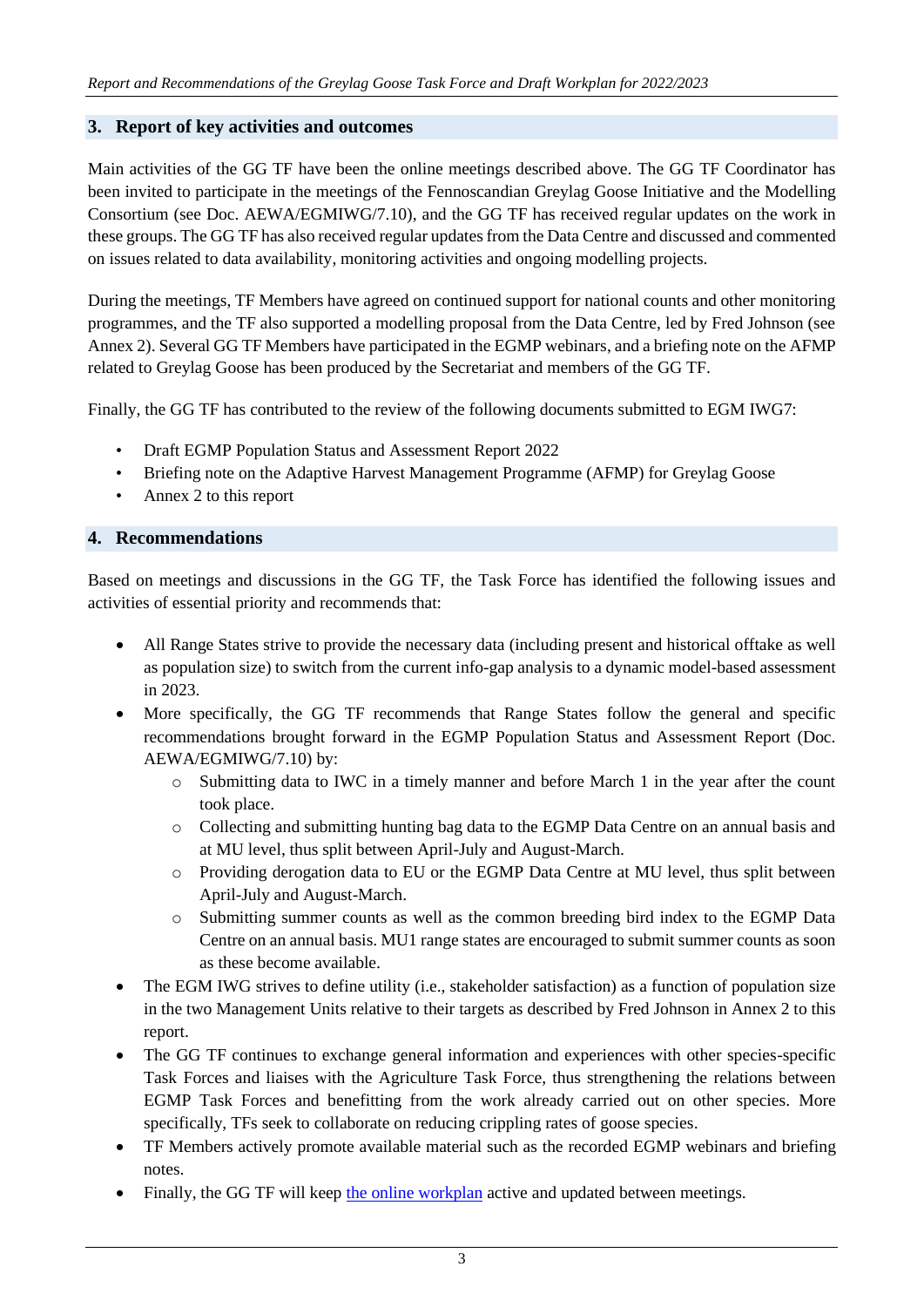# **5. Draft Workplan 2022/2023**

*Table 1. Greylag Goose Task Force Draft Workplan for 2022/2023*

| <b>Actions from the ISSMP</b>                                                                                                                                                                                                                                        | <b>Priority</b> | <b>Timescale</b> | <b>Greylag Goose Task Force</b>                                                                                                                                                                                                                                            |
|----------------------------------------------------------------------------------------------------------------------------------------------------------------------------------------------------------------------------------------------------------------------|-----------------|------------------|----------------------------------------------------------------------------------------------------------------------------------------------------------------------------------------------------------------------------------------------------------------------------|
| 2.3 Apply scaring and land management techniques to reduce the<br>attractiveness of sensitive areas, monitoring the implications of such<br>local displacement for conflicts at wider scale                                                                          | High            | Short / Rolling  | Sharing experience / Coordination with other TFs; included in webinars<br>planned for 2022.                                                                                                                                                                                |
| 3.2 Establish an internationally coordinated programme to assess<br>agricultural damage including monitoring and assessment protocols                                                                                                                                | High            | <b>Short</b>     | Exchange information with the Agri TF; partly included in webinars<br>planned for 2022. Collaborate with the Modelling Consortium.                                                                                                                                         |
| 3.3 Liaise with farmers affected by goose damages to reduce<br>agricultural conflicts                                                                                                                                                                                | High            | Short / Rolling  | Cross-cutting TFs, share information. Farmers' representatives will be<br>invited to webinars in 2022, and pdf-files of the presentations will be<br>distributed widely. Upcoming webinars, with open access for all, will<br>also include topics of relevance to farmers. |
| 4.1 Establish hierarchical population targets at flyway, management<br>unit and national levels iteratively to ensure national targets are<br>consistent with the flyway targets and with legal requirements at all<br>levels                                        | Essential       | <b>Short</b>     | Have a discussion, recommendation for EGM IWG6/7                                                                                                                                                                                                                           |
| 4.2 Establish an internationally coordinated population management<br>programme (including both hunting and, if necessary, killing under<br>derogations) for the transboundary management units encompassing<br>monitoring, assessment and decision-making protocols | Essential       | <b>Short</b>     | Review reports produced by DC, as appropriate                                                                                                                                                                                                                              |
| 4.3 Improve effectiveness of population control measures through<br>experimenting with different timing and methods and better<br>understanding the relative efficacy of lethal versus non-lethal scaring<br>techniques                                              | High            | Medium           | Exchange information and experience through webinar. Collate and<br>summarise results (possibly workshop, if time and resources allow -<br>cross-cutting with PFG and Agri TF)                                                                                             |
| 4.4 Promote best practices of goose hunting including timing to<br>minimize damage and significant disturbance to other species                                                                                                                                      | Medium          | Medium / Rolling | Follow up on the information and experience shared during webinar on<br>crippling and promote available material (e.g. recording of webinar).<br>Collate and summarise results (possibly workshop, if time and resources<br>allow – cross-cutting with PFG and Agri TF).   |
| 4.5 Maintain low crippling rates                                                                                                                                                                                                                                     | High            | Medium / Rolling | Exchange information and experience with PFG TF. Investigate GG<br>crippling rates. Continue raising awareness on the issue and how to<br>minimize crippling.                                                                                                              |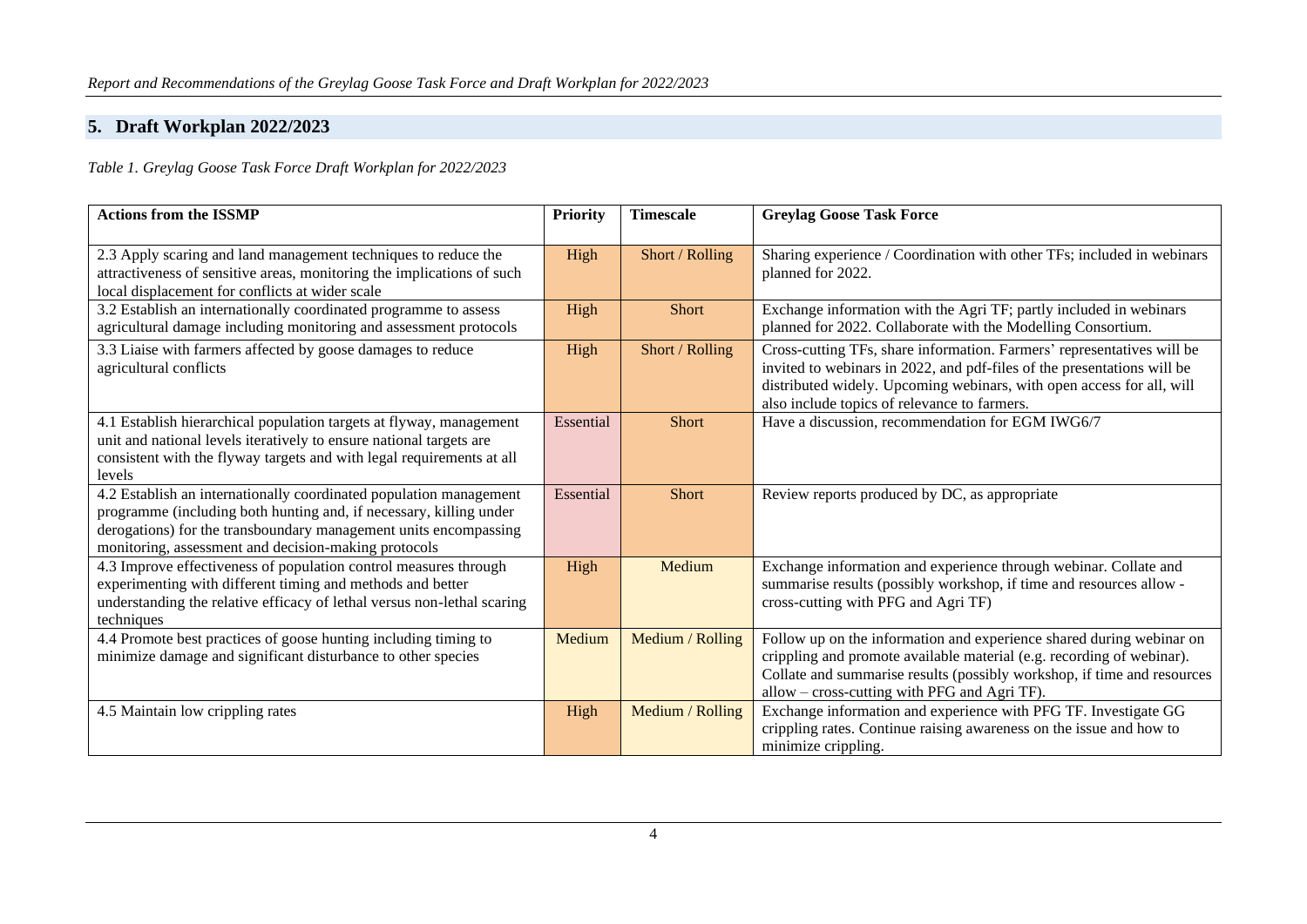|  | Report and Recommendations of the Greylag Goose Task Force and Draft Workplan for 2022/2023 |
|--|---------------------------------------------------------------------------------------------|
|--|---------------------------------------------------------------------------------------------|

| 4.6 Develop hunting techniques to further reduce crippling                                                                   | Medium    | Long / Rolling    | Exchange information and experience. Collate, summarise results<br>(possibly workshop, if time and resources allow - cross-cutting with<br>PFG and Agri TF)                                                                                                                                                                                                |
|------------------------------------------------------------------------------------------------------------------------------|-----------|-------------------|------------------------------------------------------------------------------------------------------------------------------------------------------------------------------------------------------------------------------------------------------------------------------------------------------------------------------------------------------------|
| A.1 Produce and update periodically spatially explicit population size<br>estimates based on agreed international monitoring | Essential | Short / Rolling   | Consultation                                                                                                                                                                                                                                                                                                                                               |
| A.2 Maintain an annually updated bag statistics database including<br>geese harvested by any means                           | Essential | Ongoing / Rolling | Consultation                                                                                                                                                                                                                                                                                                                                               |
| A.3 Maintain a spatially explicit database on goose damage to<br>agriculture, other flora and fauna and risk to air safety   | Essential | Medium / Rolling  | Liaise with Agri TF. Some Range States already have relevant<br>databases or collated information (France, the Netherlands, Norway).                                                                                                                                                                                                                       |
| C.1 Develop and implement a communication strategy and plan                                                                  | Medium    | Short / Rolling   | Produce scientific papers - outreach to wider community - then member<br>states can use the info to reach national stakeholders - improve and use<br>the EGMP website news section, publish results, content, scientific<br>results, outputs, not only announce meeting. Continue the outreach<br>activities already taking place in several Range States. |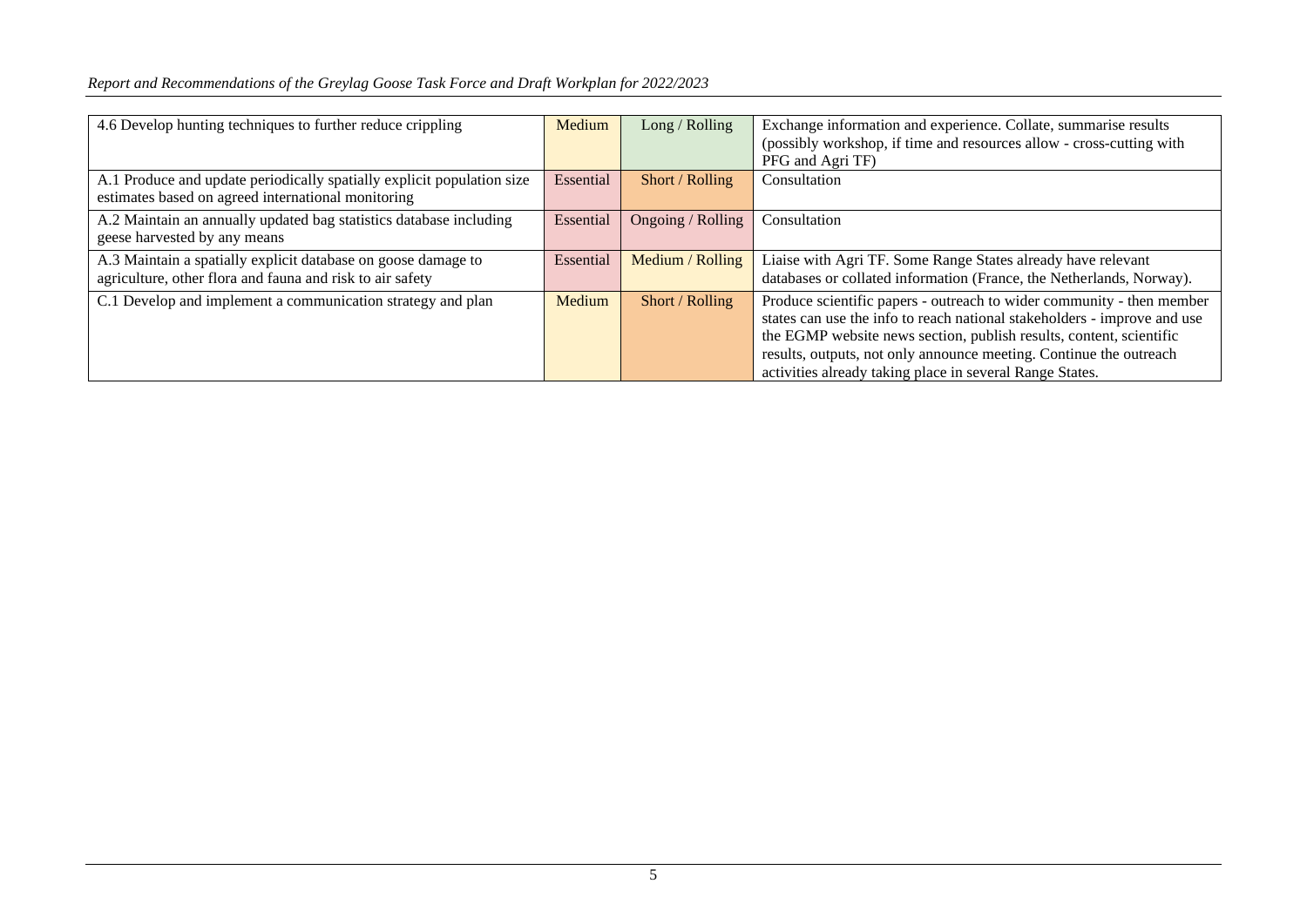| <b>Country</b>                                                                        | Representative                            | <b>Affiliation</b>                                                                            |
|---------------------------------------------------------------------------------------|-------------------------------------------|-----------------------------------------------------------------------------------------------|
|                                                                                       | Mr Floris Verhaeghe                       | Nature and Forest Agency                                                                      |
| Belgium                                                                               | Mr Koen Devos                             | Research institute for Nature & Forest<br>(INBO)<br>Flemish government                        |
|                                                                                       |                                           |                                                                                               |
| Denmark                                                                               | Mr Søren Egelund Rasmussen                | Danish Environmental Protection Agency                                                        |
| Denmark/CIC -<br>International<br>Council for<br>Game and<br>Wildlife<br>Conservation | Ms Iben Hove Sørensen<br>(TF Coordinator) | Danish Hunters' Association                                                                   |
|                                                                                       |                                           |                                                                                               |
| Finland                                                                               | Mr Antti Piironen                         | University of Turku                                                                           |
|                                                                                       | Mr Mikko Alhainen                         | Finnish Wildlife Agency                                                                       |
| France                                                                                | Mr Léo Bacon                              | Direction de la Recherche et de l'Appui<br>Scientifique Office Français de la<br>Biodiversité |
|                                                                                       | Mr Charles-Henri de Barsac                | Ministère de la Transition Ecologique                                                         |
|                                                                                       | Mr Matthieu Guillemain                    | Direction de la Recherche et de l'Appui<br>Scientifique Office Français de la<br>Biodiversité |
| Netherlands                                                                           | Mr. Nick Warmelink                        | Ministry of Agriculture, Nature and Food<br>Quality                                           |
|                                                                                       | Mr. Gerben Mensink                        | Policymaker Ecology, Province of Friesland                                                    |
|                                                                                       | Mr Kees Koffijberg                        | Sovon Vogelonderzoek Nederland                                                                |
| Norway                                                                                | Ms Ingunn Tombre                          | <b>NINA</b>                                                                                   |
| Sweden                                                                                | Mr Per Risberg                            | <b>Swedish Environmental Protection Agency</b>                                                |
| <b>FACE</b>                                                                           | Mr Cy Griffin                             | <b>Senior Conservation Manager</b>                                                            |
| Nordic Hunters'<br>Alliance                                                           | Mr Olav Greivstad                         | Consultant                                                                                    |

# **Annex 1. Members of the Greylag Goose Task Force as of 19 May 2022**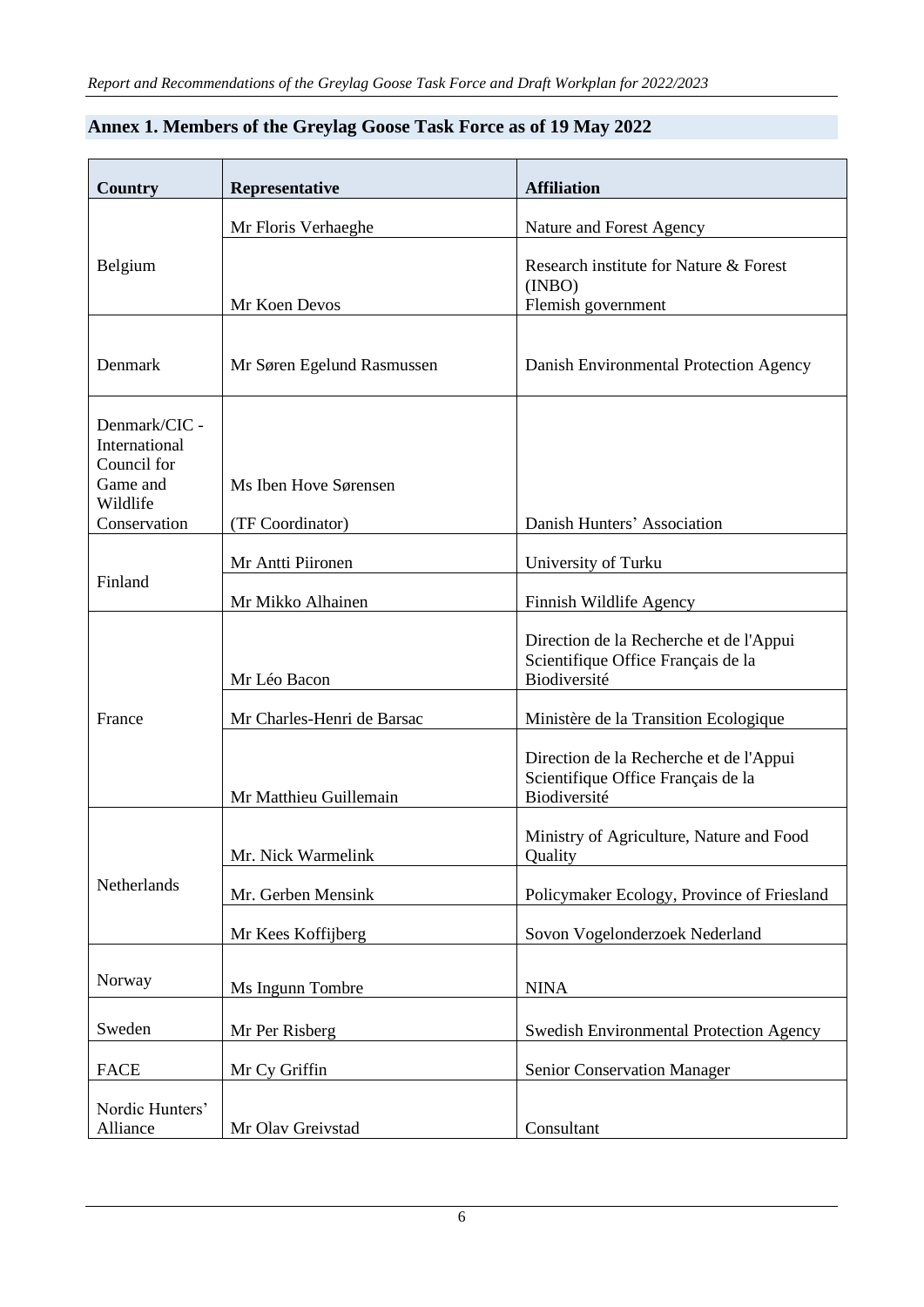| <b>OMPO</b>                                           | Mr Thibaut Powolny     | Project Manager         |
|-------------------------------------------------------|------------------------|-------------------------|
| Wetlands<br>International                             | Mr Szabolcs Nagy       | Senior Advisor          |
| Wildlife                                              | Ms Nikkie van Grinsven | Ecologist               |
| Management<br>Unit Noord-<br>Holland<br>(Netherlands) | Ms Sofia Kolkman       | Project Manager         |
|                                                       | Ms. Gitte Høj Jensen   | Aarhus University       |
| <b>EGMP</b> Data<br>Centre                            | Mr. Fred Johnson       | Aarhus University       |
| <b>UNEP/AEWA</b><br>Secretariat                       | Ms Eva Meyers          | <b>EGMP</b> Coordinator |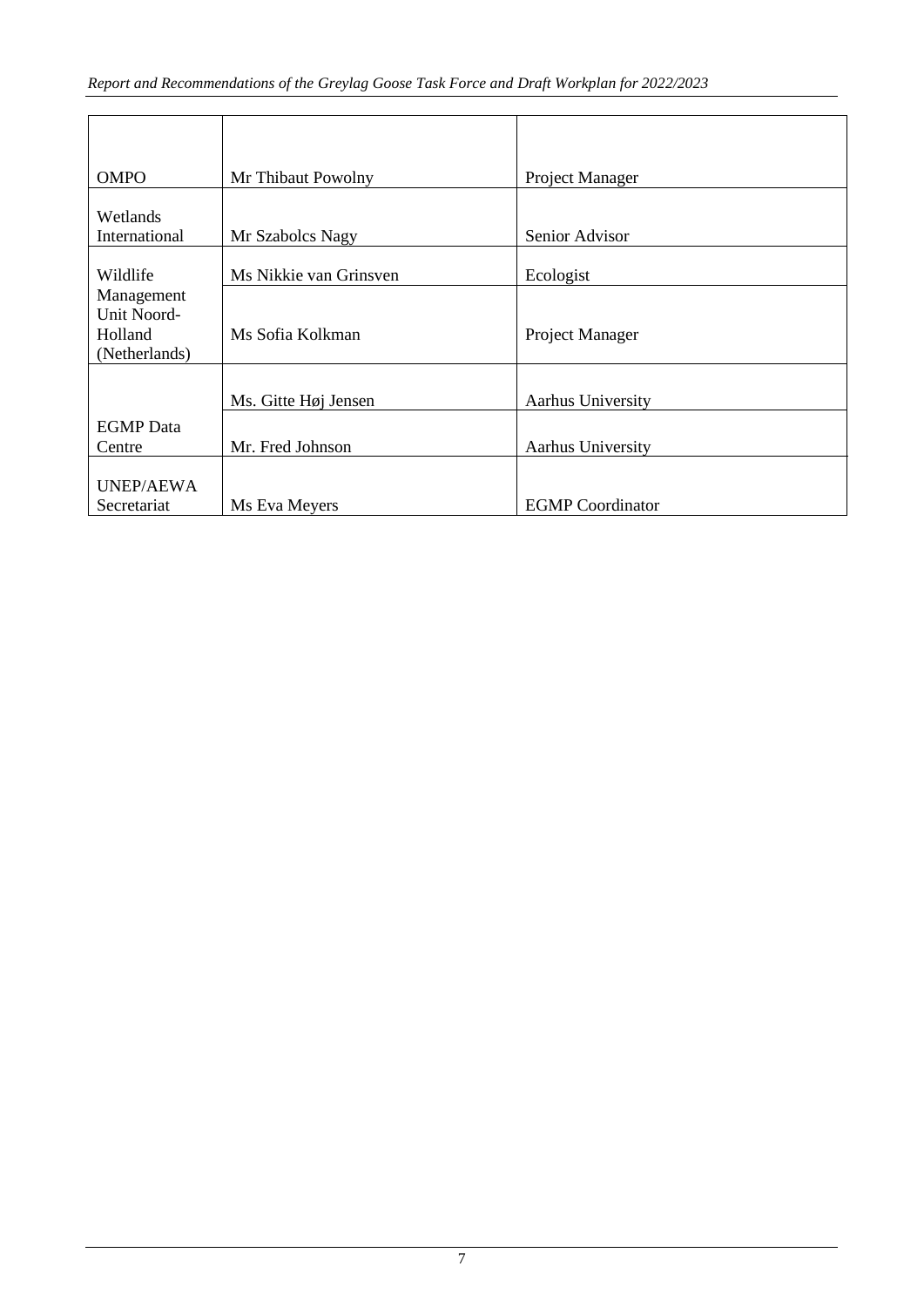## **Annex 2. Reports on Monitoring and Modelling Activities related to the TF Workplan**

#### **Summary on the state of Greylag Goose monitoring in Finland**

*Prepared by: Andreas Lindén [\(andreas.linden@luke.fi\)](mailto:andreas.linden@luke.fi) and Tuomas Seimola [\(tuomas.seimola@luke.fi\)](mailto:tuomas.seimola@luke.fi), Natural Resources Institute Finland (Luke)*

*Project funded by: The Finnish Wildlife Agency and the Finnish Ministry of Agriculture and Forestry*

#### **1. Monitoring population abundance**

In Finland, the Greylag Goose (GG) population has increased and seems to have shown large fluctuations in recent years. So far, its distribution has been strongly linked to coastal areas, but recently the species has spread also inland.

Changes in the population abundance of GG in Finland have been monitored in terms of relative abundance indices, based on the national archipelago bird monitoring scheme. This monitoring activity is done by voluntary birdwatchers, mainly ringers, counting nests on islands during breeding time. The archipelago bird data are gathered and complied by Metsähallitus (the Finnish state forestry authority) and analysed by Natural Resources Institute Finland (Luke). So far, we have calculated the indices using software RTRIM (Bogaart et al. 2020) in the programming environment R (see results in Fig. 1).



*Figure 1. National population abundance indices of Greylag Goose. The shaded areas represent 95% confidence intervals. The time series has been scaled so that 100% is the index in year 2010.*

The sites covered by the archipelago bird monitoring scheme are strongly focussed on the outermost archipelago, which is suboptimal habitat for GG that thrive close to the coastline. Moreover, the point of gravity of breeding GG seems to have moved further to the inner archipelago, due to high predation pressure by White-tailed Sea-eagles in the outermost archipelago. Therefore, the current estimated trend is probably underestimated, i.e., the true increase is stronger.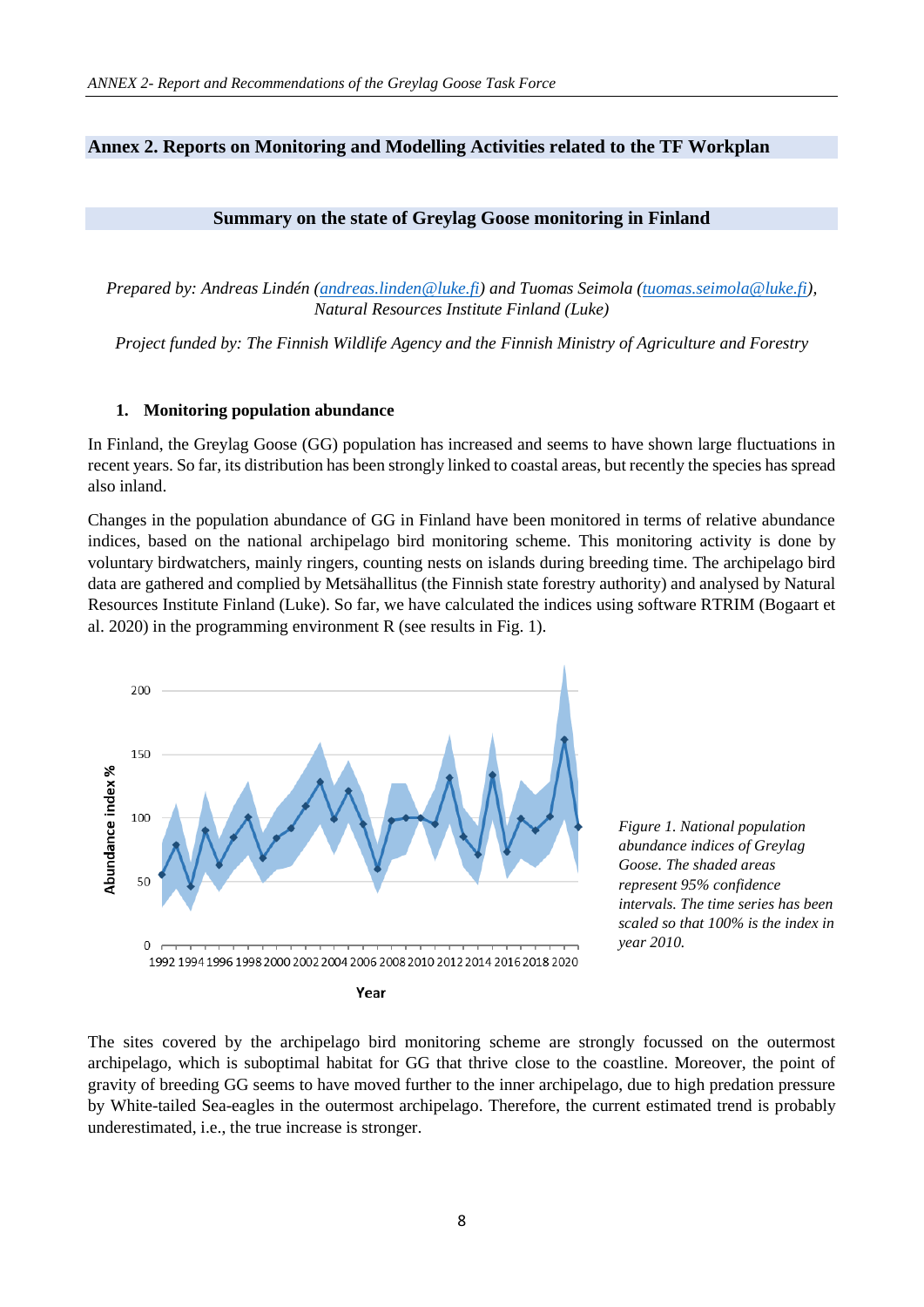To better cover larger areas in the inner- and middle archipelago in the future, the archipelago bird monitoring is under reformation in a large EU-funded project named LIFE-IP BIODIVERSEA, which involves many national collaborators (including Luke and Metsähallitus). The project started in 2021. A new type of breeding bird survey in the archipelago is done by boat to complement the current nest counts. The boat survey is faster, practically easier to implement (counts of birds, not nests), and better available for average birdwatchers that do not ring. The goal is to be able to calibrate the two methods to each other (for each species) and to analyse the indices and trends in one statistical model (pr species) that is simultaneously accommodating both types of surveys.

This part largely represents monitoring efforts that have been done for long and development that would be done anyway, regardless of the current needs for country-wise estimates of GG population sizes. The following sections present activity specifically related to the new needs in international GG management.

## **2. Estimation of population size – August survey and GPS-loggers**

No major efforts have earlier been made in Finland to estimate the total breeding population size of GG. To fill this knowledge gap and to serve international management needs, Luke has in collaboration with University of Turku (Antti Piironen) started an effort to estimate total population size based on a new GG survey in August and information from GPS-tagged birds. Although estimating of the population size takes several years, this is a one-off type of effort. During 2021 we made a pilot study of the August survey, covering approximately the Southern coast of Finland.

The planned survey is done during one day (or possibly two days) per year, in beginning of August before the field hunting season starts (10. August), at the best-known and most likely gathering sites/areas of GG along the Finnish coast. Surveys will be conducted early in the morning (sunrise to around 9–10 a.m.) from the fields when GG are feeding and before they move to roost at sea or estuaries, where this kind of sampling is far more difficult. Some easy to count roosts will be included. All the flocks are counted, and GPS-tagged birds are spotted. Even if the GPS-tags are not seen, we can often infer from the GPS-data, whether the tagged birds were included in a flock that was seen in the survey, or whether they were present in the survey area.

August 2022 counts will be made 5.–6.8.2022. Hopefully, the survey will cover 70–90 sites from Northern Ostrobothnia to Virolahti in Eastern Gulf of Finland (Fig. 2). We will also try to include Åland mainland to the counts, but unfortunately some parts of SW Archipelago will not be covered due to logistical challenges.



*Figure 2. The red shaded polygons are planned sampling sites for the August survey. During the pilot year 2021 the sites around Turku and eastward were covered. Åland main Island is not presented in this map. (Source: Google Maps)*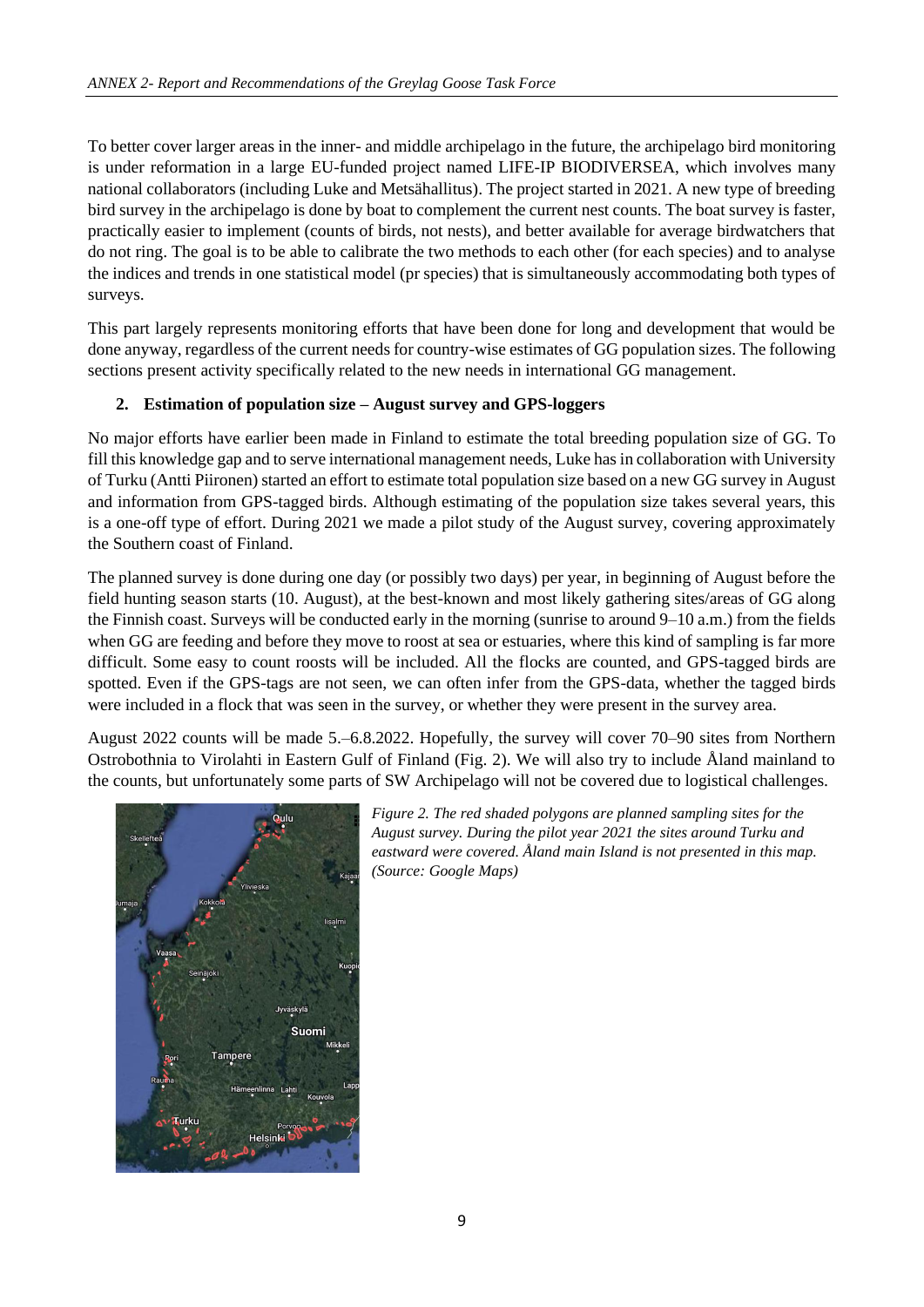While the actual sampling areas are non-random, we presume that the GPS-tagged birds are randomly distributed among the sample sites and other possible non-sampled areas (see example in Fig. 3). Based on this assumption, we may estimate the proportion of GPS-tagged birds covered by the survey and extrapolate the result to estimate total population size. The survey aims to cover as large part of the population as possible, so that it simultaneously provides a reasonable minimum estimate of the post-breeding population size and covers a large share of the tagged birds, making estimation of the population size more robust.

Currently we have ca 50 GPS-tagged GG, and 10 to 13 further birds will be tagged in 2022. During the pilot survey in 2021 we observed in total 8 595 individuals only along the southern coast of Finland. Out of 17 GPStagged birds in Southern Finland, 13 were located inside the sampling plots during the counts and 10 birds were confirmed to be in the counted flocks. This leads to an average post-breeding population size estimate of 16 661 birds (95% CI = 11 482; 26 456) of which the average estimate for the adult population is 14 227 birds  $(95\% \text{ CI} = 9799; 22595).$ 



*Figure 3. An example of surveyed areas in the pilot count 2021. Dashed lines = surveyed areas; stars = sites with observations and number of Greylag Goose observed.* 

In our extended future efforts, we hope to get a reasonable estimate of the population size for a given timeperiod for the whole country. This information may further be used together with population indices (see part 1) to infer time series of total population size. Luke currently has funding from the Finnish ministry of agriculture and forestry to continue the August counts and GPS-tagging in Finland during 2022. We believe we may continue in 2023 as well, but funding is granted on an annual basis.

## **3. Production of young – Age-ratio sampled in August**

Reproductive success of GG has not been systematically monitored in Finland. In the August survey described above (section 2), we sample the age-ratio from the flocks where it is possible to do so, i.e., flocks that are close enough. Form each flock a limited number of individuals are sampled and aged – visually with a spotting scope or using a camera. In small flocks all birds may be sampled, while for larger flocks we recommend sampling 200 individuals, if possible.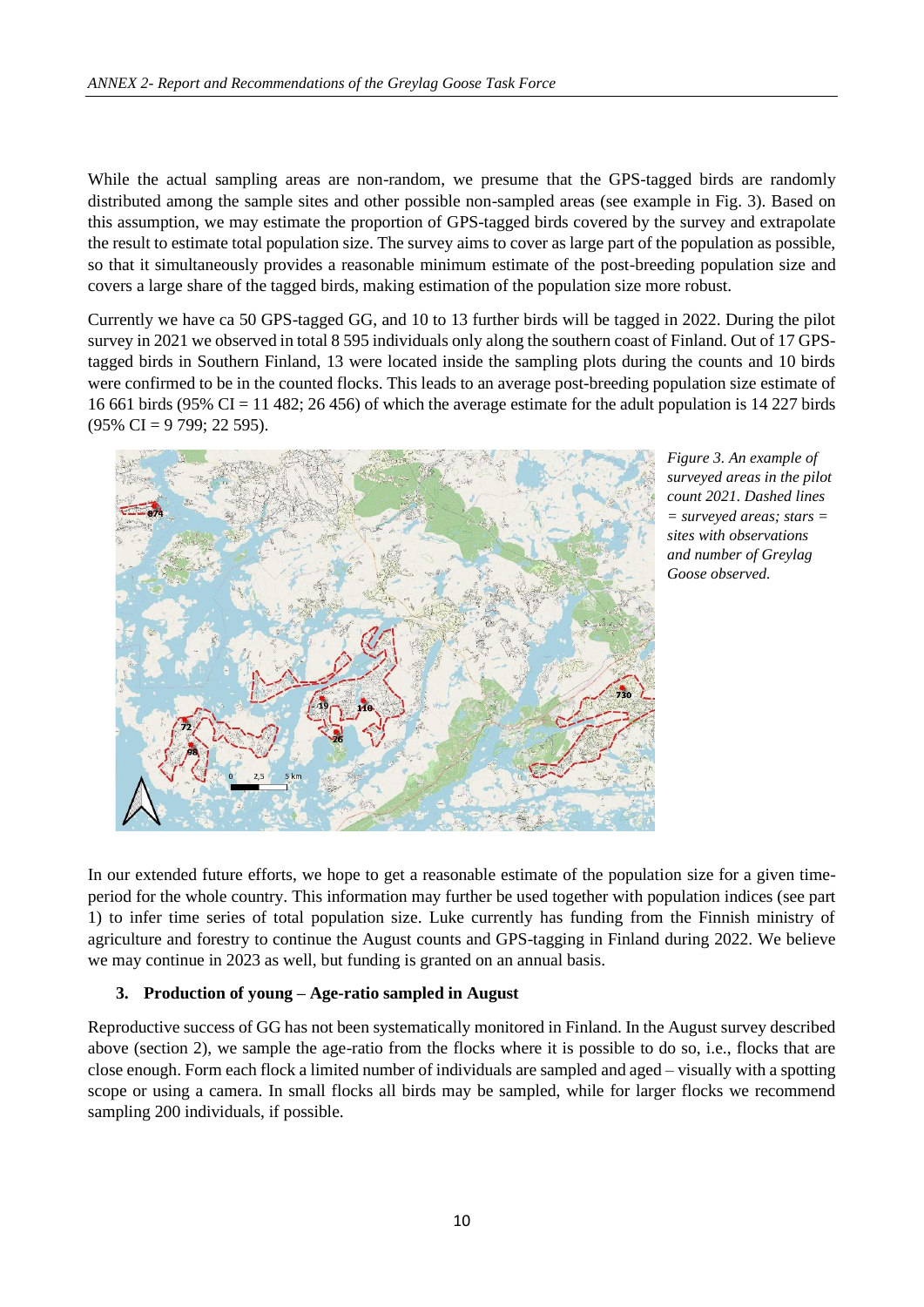In the pilot survey in 2021 in total 1 942 birds were aged. Of these 1 659 were adults and 283 young, indicating that the proportion of young observed was ca 14.6%. The ratio may be underestimated, if families with the young chicks have not yet gathered at these sites. In further efforts we will try at least to account for the between-flock variation in age-ratio and possible predictors of age-ratio (e.g., flock size).

Also, the planned boat surveys (see section 1) may provide complementary information on reproductive success of GG at an early stage of breeding, but also at later stage in July when the chicks are more likely to survive.

As this activity is part of the August survey, we have funding secured for 2022 and will likely also continue after that.

### **References**

*Patrick Bogaart, Mark van der Loo and Jeroen Pannekoek (2020). rtrim: Trends and Indices for Monitoring Data. R package version 2.1.1. https://CRAN.R-project.org/package=rtrim*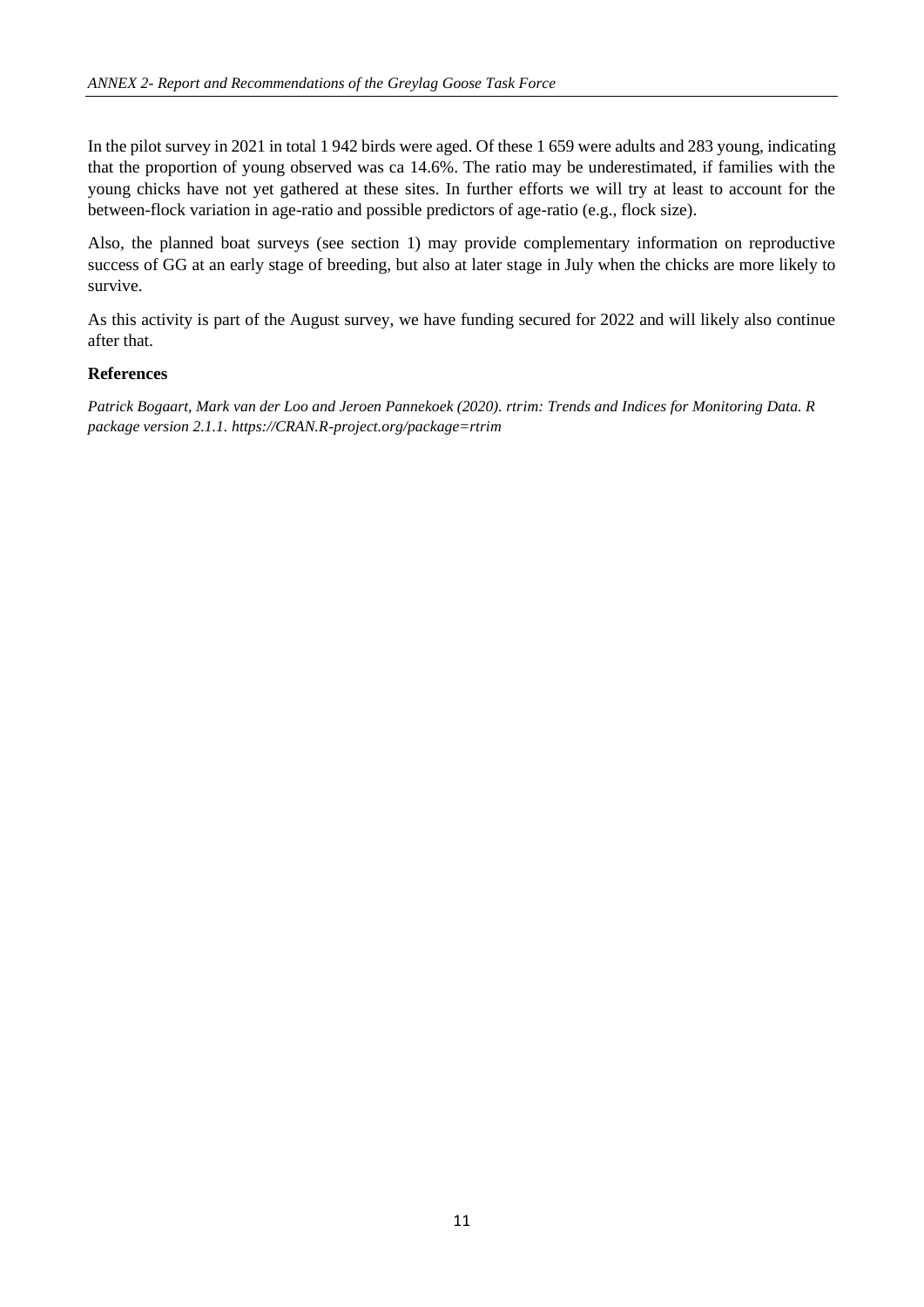### **Greylag – summer counts Sweden**

## *Prepared by: Johan Månsson, Swedish University of Agricultural Sciences*

### *Project funded by: The Swedish Environmental Protection Agency*

In Sweden it is regarded as a "mission impossible" to achieve accurate estimations of the summer population size, given the expected current resources (100,000-200,000 SEK). The greylag geese are very widespread in Sweden and are breeding in many different habitats (e.g. east and west archipelago, in cities, most small wetlands even in forested areas, large reed beds etc).

Recent studies have shown that the geese arrive to breeding areas in March and leave late September/early October. In Sweden a suit of different ongoing and long-term goose monitoring, e.g. a September count, which at the moment is assumed as the best possibility to get an estimate of the post-breeding population size (after breeding and before migration) as the birds gather at staging sites during this period. When using the September count, it will be important to consider the number of shot geese, as the open hunting season starts in Aug. 11. A time-stamp will therefore be needed for bag reports.

Furthermore, some migration may have started and this needs to be accounted for as well. The available extensive GPS-data (>100 inds.) can provide more detailed information about migration pattern. It´s also known that greylag geese origin in Finland are staging in some eastern parts of Sweden in September. More information is needed about the proportion/number of geese origin in Finland that are staging in Sweden during this period. Moreover, the September count also needs to be extended to more areas than today for an improved coverage.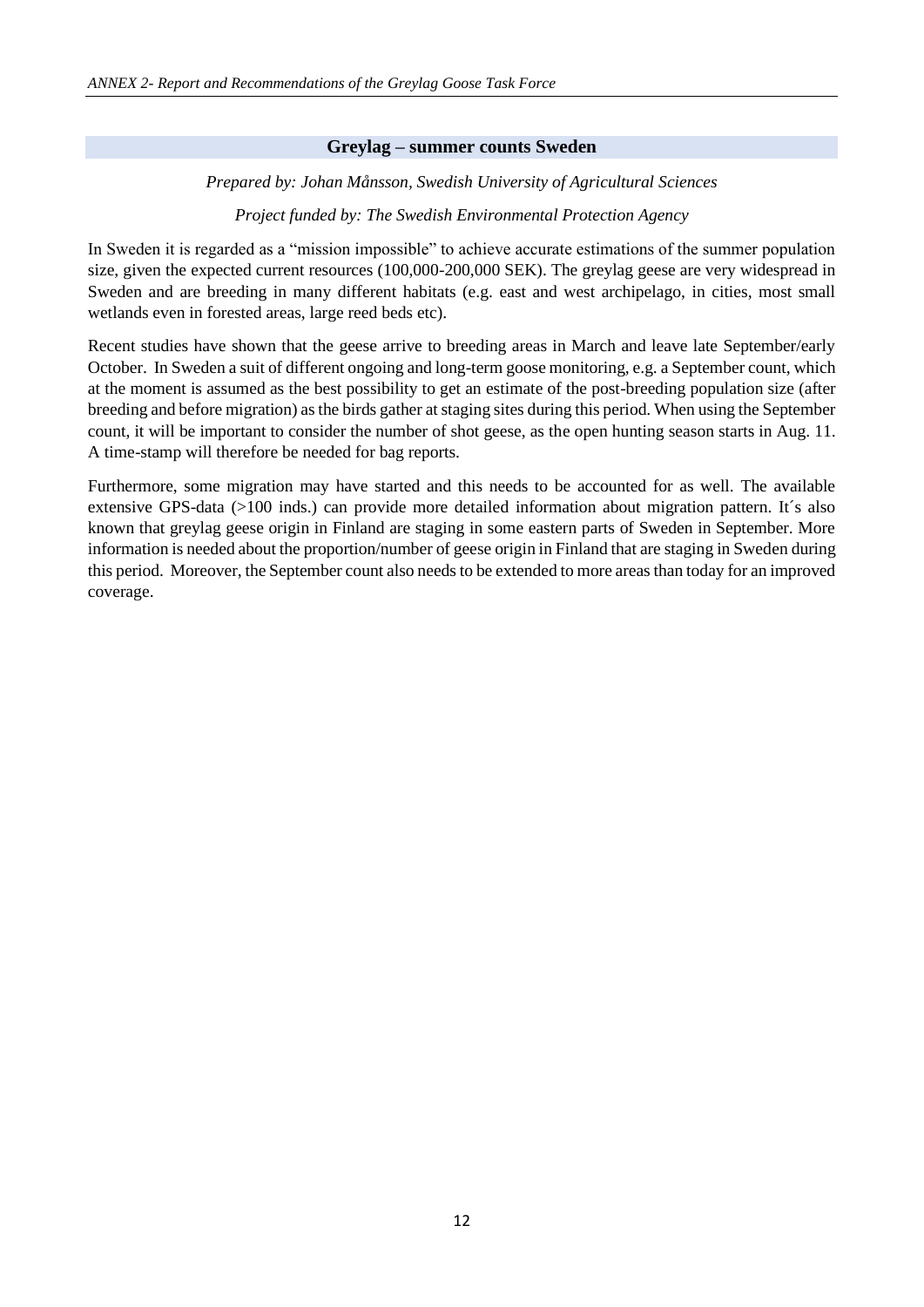### **The summer population of greylag geese in Norway: an estimation of numbers**

*Prepared by: Nigel Yoccoz, professor UiT, Torkild Tveraa, senior researcher NINA, Ingunn Tombre, senior researcher NINA & Arne Follestad, senior researcher NINA*

## *Project funded by: The Norwegian Environment Agency.*

To estimate the number of greylag geese, we will use a combination of multilevel statistical models and poststratification (e.g. Downes et al. 2018, Downes and Carlin 2020). The idea is to combine models based on non-random (i.e. selective) samples predicting the number of geese in different habitat categories and then to extrapolate these models to larger areas, possibly the whole of Norway, using a weighted average across habitat subtypes.

To model the number of geese using non-representative samples, we investigated both classical, parametric models (e.g. generalized linear models) and non-parametric models such as regression trees and random forests. Because non-parametric models (often known as machine learning methods) gave better and more robust predictions, we will use this approach. Moreover, machine learning methods can be implemented in a Bayesian framework (e.g. Chipman et al. 2010), which makes it possible to propagate the uncertainty associated with the first step – predicting goose numbers based on habitat types – to the estimates calculated for a wider region.

We defined habitat categories for each  $100x100m$  pixel corresponding to a goose observation based on distance to the sea extracted from a digital elevation model (Norwegian mapping authorities), and proportions of built area, agricultural lands, heath, mountain, deciduous and non-deciduous forests (Johansen 2009; raster map available from Miljødirektoratets data-portal)). These proportions were calculated for different areas surrounding each pixel – distance of 0.5, 1, 5 and 10 km. All habitat variables were used to predict the number of greylag geese using the BART R package (Sparapani et al. 2021).

We tested the first step of the approach (modelling the number of graylag geese) on the data from Vesterålen area, by building a model based on observations obtained in 2016-2020 (see table) and using the 2021 observations as a out-of sample validation data set (while number of geese may vary from year to year, we want to test if habitat types could predict in a stable way where the geese are from year to year). Moreover, 2021 included randomly stratified observations, i.e. a more robust assessment of model validity.

Number of observations by year, Vesterålen region

| $\mathbf{201}$<br>'16 | 2017      | $\sim$ $\sim$ $\sim$ | 2000<br>ZUZU | 0.021<br>$\angle$ U $\angle$ i |
|-----------------------|-----------|----------------------|--------------|--------------------------------|
| 70                    | ΩΩ<br>OΠ. | ⊥ັ                   |              | $\sim$<br>⊷⊷                   |

The predictions for 2021 based on 2016-2020 data were relatively well correlated with the 2021 observations (R=0.49; log-scale). The next steps are 1) to do similar analyses for three other regions (Trøndelag; Vestfold/Østfold; Rogaland), 2) compare the predictive models between regions to assess if they can be used for larger areas, 3) use these models combined with proportions of habitat types for larger areas to derive estimates of greylag population size, and 4) new field registrations will be conducted in 2022 based on stratification based on the new habitat-categories and adjusted based on local knowledge of goose abundances.

The project is funded by the Norwegian Environment Agency.

## **References**

*Chipman, H. A., E. I. George, and R. E. McCulloch. 2010. BART: Bayesian additive regression trees. The Annals of Applied Statistics 4:266-298, 233.*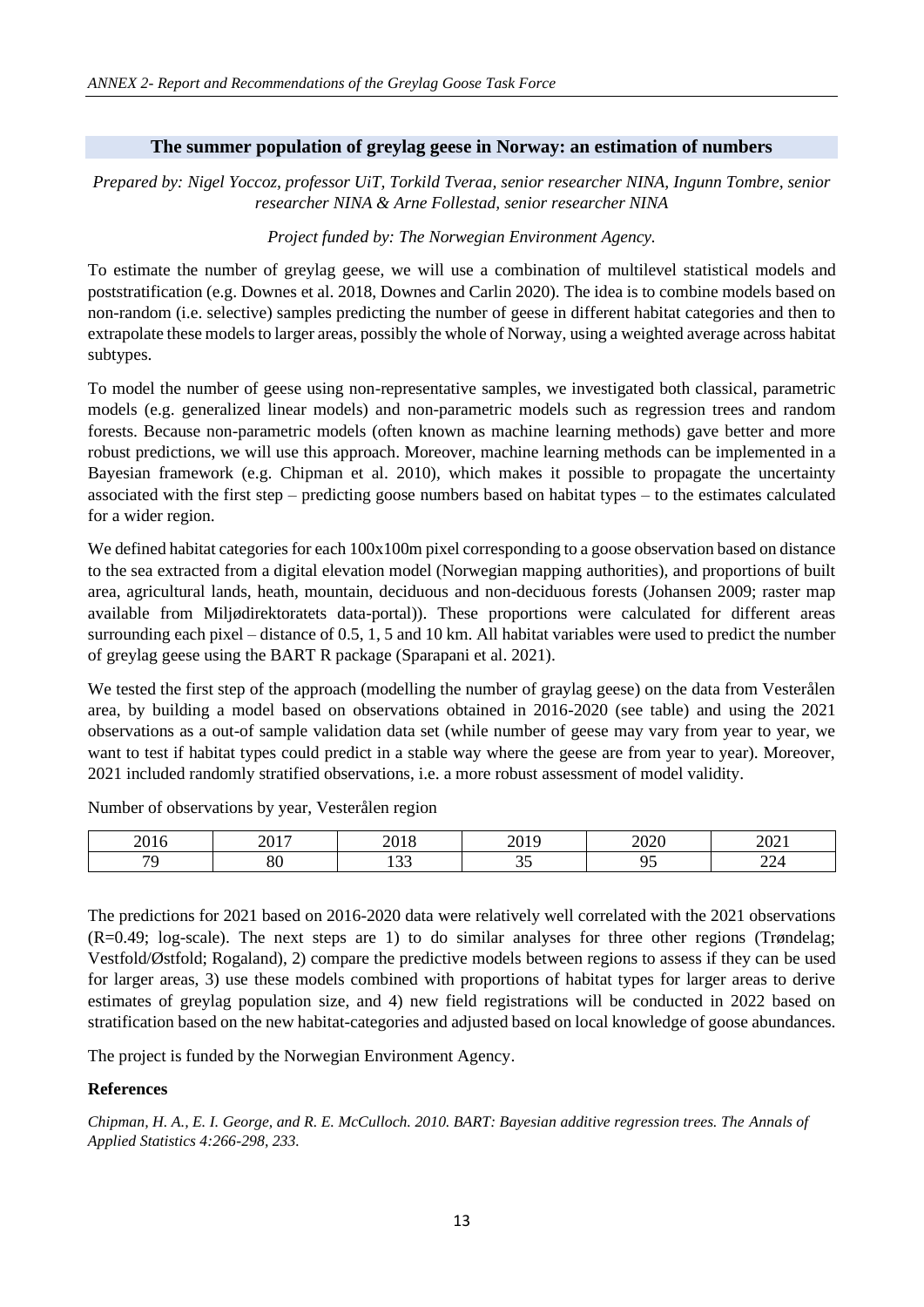*Downes, M., and J. Carlin. 2020. Multilevel regression and poststratification for estimating population quantities from large health studies: a simulation study based on US population structure. Journal of Epidemiology and Community Health 74:1060-1068.*

*Downes, M., L. C. Gurrin, D. R. English, J. Pirkis, D. Currier, M. J. Spittal, and J. B. Carlin. 2018. Multilevel Regression and Poststratification: A Modeling Approach to Estimating Population Quantities From Highly Selected Survey Samples. American Journal of Epidemiology 187:1780-1790.*

*Johansen, B., et al. (2009). Vegetasjonskart for Norge basert på satellittdata. Tromsø, NORUT IT: 4/2009, 87pp.*

*Sparapani, R., C. Spanbauer, and R. McCulloch. 2021. Nonparametric Machine Learning and Efficient Computation with Bayesian Additive Regression Trees: The BART R Package. Journal of Statistical Software 97:1 - 66.*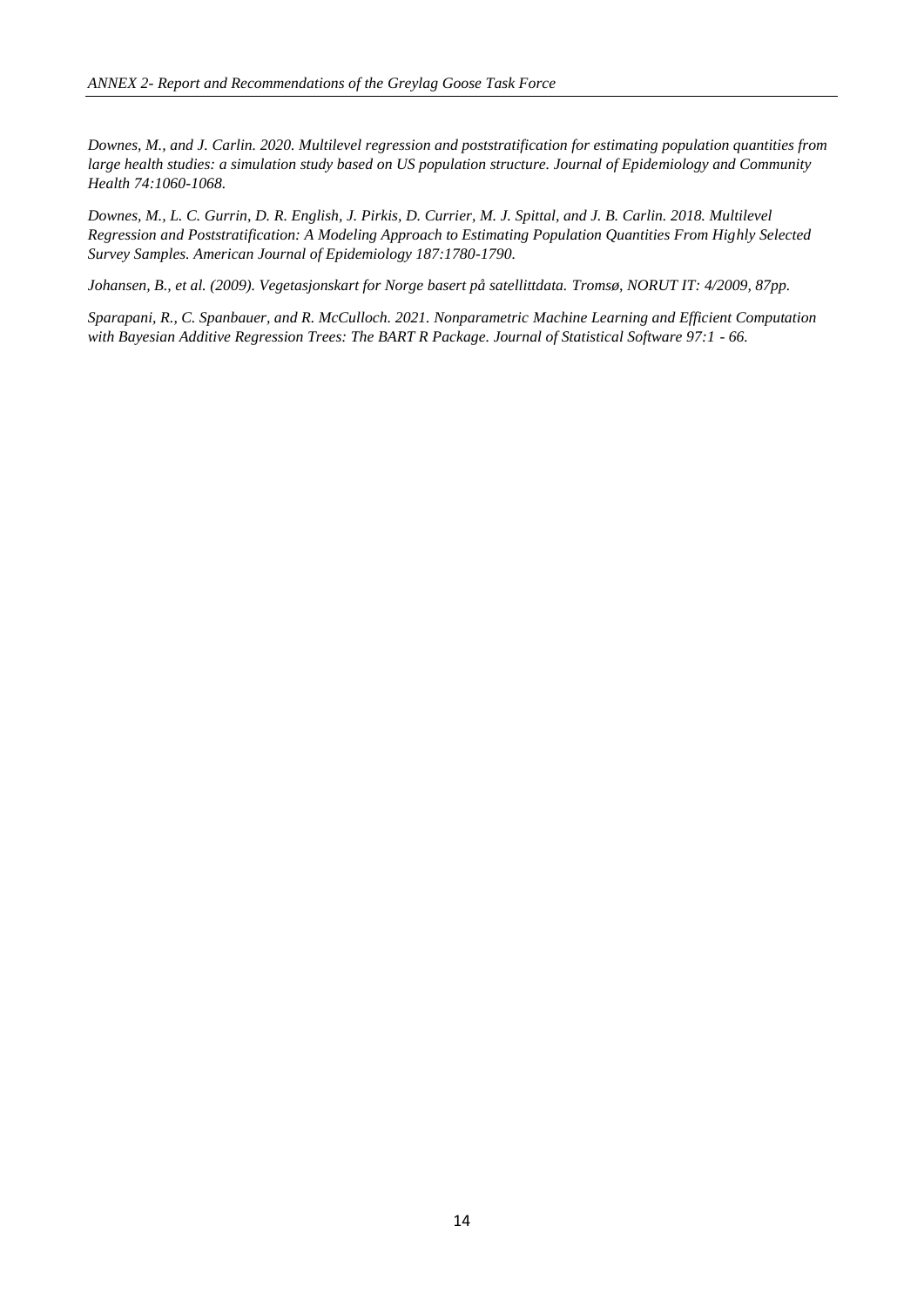## **Summer counts of Greylag Goose in Denmark**

*Prepared by: Gitte Høj Jensen, EGMP Data Centre, Aarhus University*

*Project funded by: The Danish Environmental Protection Agency*

*Project website:<https://projects.au.dk/can/projects/greylag-geese-count>*

#### **Monitoring population abundance in Denmark in 2022**

Currently Greylag Geese are counted in Denmark in start-August:

- a. every 2. year as a partial count in protected areas designated for species whose occurrence peaks in August.
- b. every 6. year during the NOVANA census (last time in 2018 with a total count of 111,337). This total count is a combination of counts from a plane (total counts in some areas and transect counts in other areas) as well landbased counts. Furthermore, the counts also including data/information from DOFbasen.

However, the two mentioned counts are not in itself sufficient to form the basis for a national population census, as it is carried out, especially in the years without nationwide census, only in selected bird protection areas designated for species whose occurrence peaks in August (eg spoonbills and splinters). In contrast to these species, the Greylag Geese are found everywhere in Denmark. In order for the NOVANA census to function as a method for estimating a national summer population of Greylag Geese, the census will have to be assisted with additional censuses at selected locations outside the bird protection areas.

During this project we will select additional location using a stratified random sampling method, and make the first total count of Greylag Geese during the first week of August 2022, thus no results are currently available.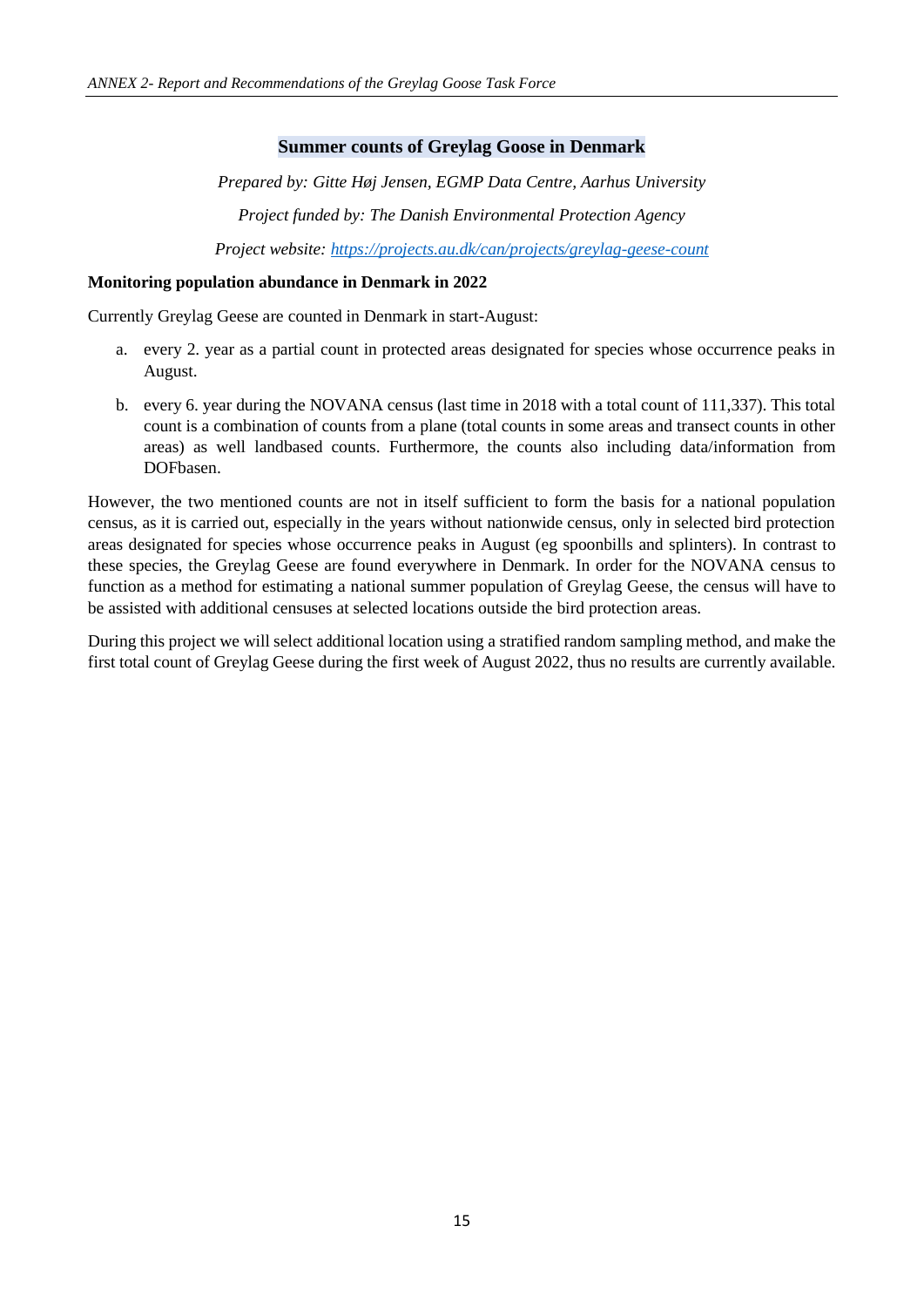## **Population Model for the NW/SW European Population of Greylag Geese**

*Prepared by: Fred A. Johnson, EGMP Data Centre, Aarhus University, Denmark*

*Project funded by: Danish Hunters' Nature Fund (Jægernes Naturfond)*

We herein report on progress in building a flyway-level population model for assessing the implications of varying levels of sport harvest and derogation shooting for meeting population targets of greylag geese in western Europe.

There are two breeding management units for this population: MU1, which is centered in Scandinavia and is migratory, and MU2, which is centered in the Netherlands and neighboring countries and is largely sedentary. Birds from the two breeding units mix during the wintering season and we defined two wintering areas: one in the North, centered on the Netherlands, that harbors birds from MU1 and MU2, and one in the South, centered on France and Spain, that harbors mostly MU1 birds.

We constructed a post-breeding matrix model that recognizes three age classes (young, juveniles, and adults), that accounts for the spatial and temporal distribution of birds from the two management units, and that allows for offtake during both the breeding and wintering periods. The model was parameterized using basic life history information, although parameters can be updated as reliable monitoring data become available. We used the number of breeding pairs in each management unit that were reported in the International Single Species Management Plan (ISSMP) as a basis for initializing population sizes.

Once the model structure is deemed acceptable by the relevant range states, research will focus on investigating various strategies for coordinating offtake, with value assigned to strategies based on their ability to maintain target populations in the two management units and the costs of doing so.

A critical aspect of future work will be to define utility (i.e., stakeholder satisfaction) as a function of population size in the two management units relative to their targets. This will involve defining utilities for both management units individually and in the aggregate (e.g., the overall utility if one unit is near its target, but the other is not).

Funding for this study is graciously being provided by the Hunters' Nature Fund (Jægernes Naturfond; [https://www.jaegernes-naturfond.dk\)](https://www.jaegernes-naturfond.dk/).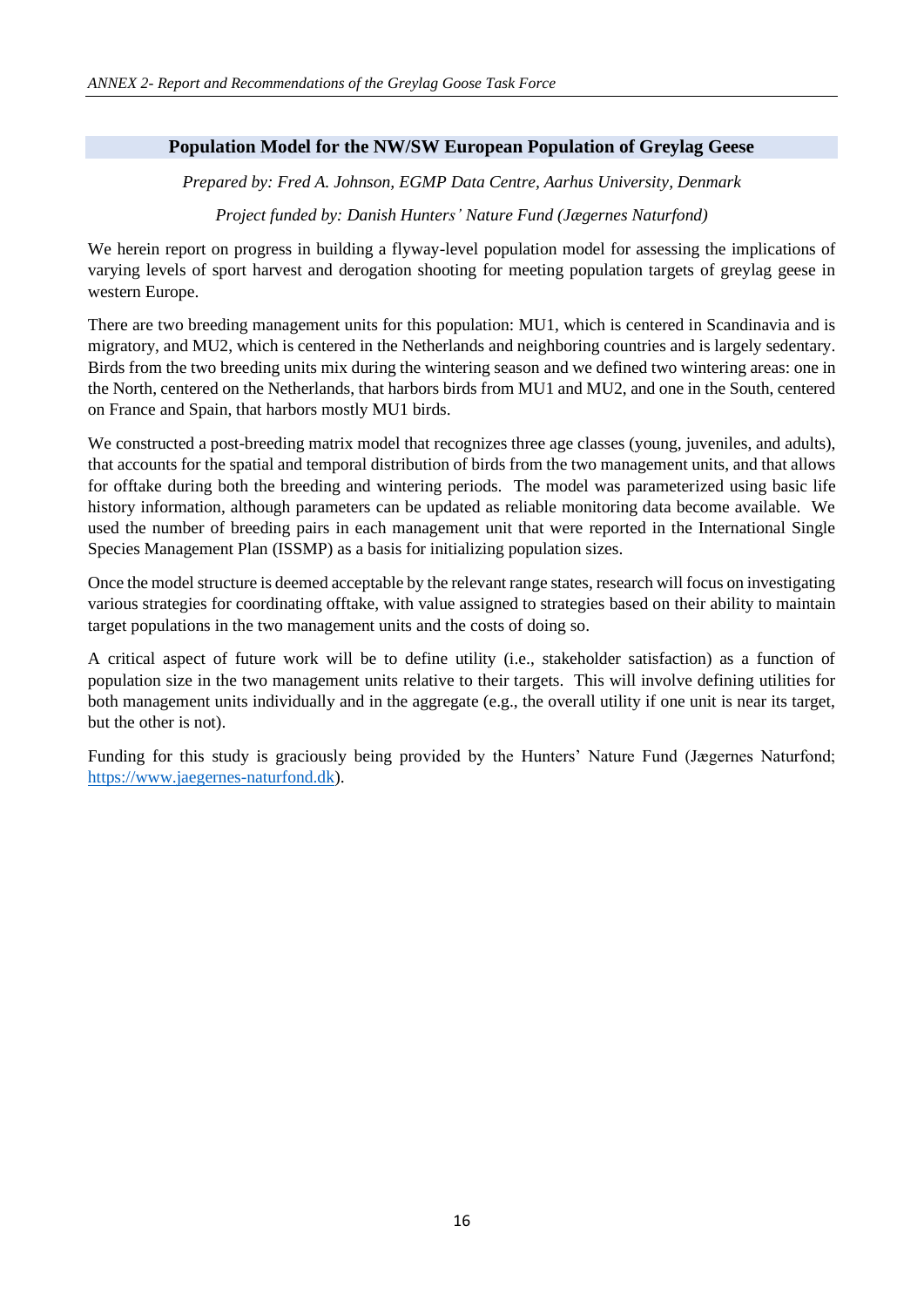### **Greylag goose modelling work progress report**

*Prepared by: Sander Moonen, Wageningen University, and Lisenka de Vries, NIOO, The Netherlands*

*Projects funded by: The Dutch Ministry of Agriculture, Nature & Food Quality*

## **1. Estimating harvest rates for the greylag goose by combining methods**

Proper implementation of adaptive management of populations subject to hunting or derogation shooting is only possible when reliable estimates are available for both the population size and offtake (Johnson  $\&$ Koffijberg, 2021).

The greylag goose is huntable across large parts of the European Union, but the species is protected in the Netherlands and Belgium. However, this species may be killed for derogation, as long as the condition of the Birds Directive are met. As such, greylag geese belonging to the Northwest/Southwest European population are subjected to hunting or derogation throughout their flyway. Although the number of shot greylag geese in the EU should be reported yearly to the European Commission, reliable long-term estimates are currently not available for all range states (Powolny et al., 2018). In addition, based on the incompatibility between the currently available estimates for abundance and offtake, it can be assumed that either the reported abundance is biased low, the reported offtake is biased high, or both (Johnson & Koffijberg, 2021).

Because reliable offtake estimates are lacking, it is currently not possible to distinguish between natural mortality and additional mortality caused by harvest or derogation in the Integrated Population models that are being developed as part of the Adaptive Management Program for the Northwest/Southwest European population of the greylag goose.

In North-America, the Lincoln estimator is an often-used method to estimate population sizes and harvest rates of harvested species like ducks or geese (Eq. 1). In this method, harvest rates are estimated based on information of shot, marked birds, i.e. the number of newly banded birds that are shot during the following hunting season (Eq. 3) (Alisauskas et al., 2014; Lincoln, 1930). Because it is known that not all hunters will report bands from shot birds, this direct recovery rate is corrected with a reporting rate, i.e. the probability that a band from a bird shot or found dead will be reported (Eq. 2) (Henny & Burnham, 1976).

$$
(Eq. 1)
$$

$$
N=\frac{H}{h}
$$

*N*: Estimated population size.

*H*: Number of birds harvested from a population

*h*: Harvest rate. The proportion of the population that this harvest represents (Alisauskas et al., 2014).

(Eq. 2 )

$$
h=\frac{f}{r}
$$

*f*: Direct recovery rate. The probability that a newly banded bird will be shot and its band reported during the next hunting season (Brownie et al., 1985).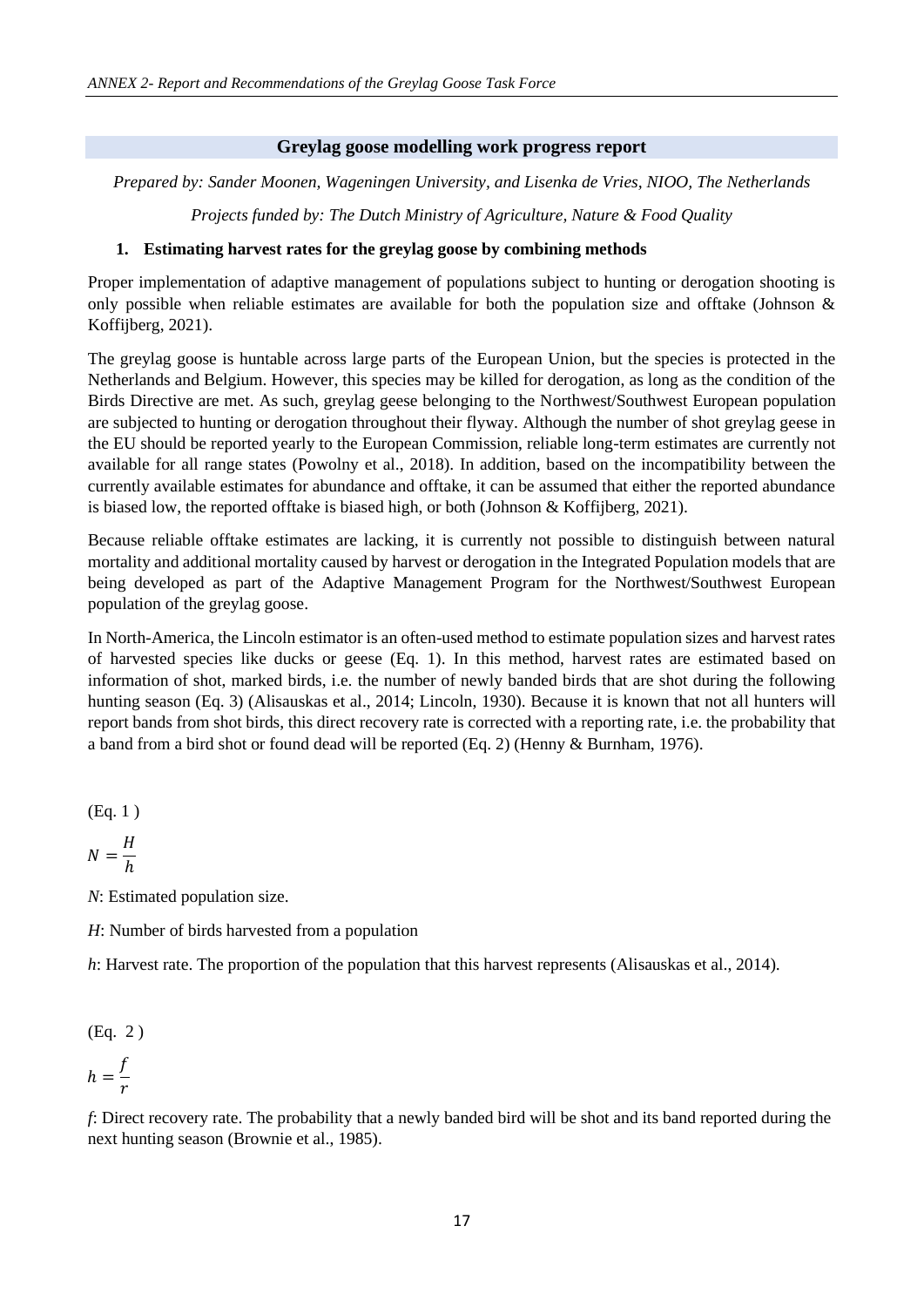*r*: reporting probability. The probability that a band from a bird shot or found dead during the hunting season is reported (Henny et al., 1976).

( Eq. 3 )

$$
f = \frac{R}{B}
$$

*R*: Number of newly banded birds (B) that are shot during the first hunting season following banding, and then retrieved and reported.

*B*: Number of newly banded birds.

In North-America, the reporting rate is estimated using reward bands, which are not in use in Europe.

However, survival models based on mark-recapture data on recoveries of dead ringed individuals, such as the Seber dead recovery model or the Burnham joint live encounter/dead recovery model, give an estimation of the reporting rate, although here it is generally called the recovery probability (Burnham, 1993; Seber, 1970). This recovery or reporting probability is the probability that dead marked individuals are recovered and reported during each period between releases, and where death is not necessarily related to harvest.

Using a reporting rate estimated in a survival model to calculate harvest rates could potentially reduce the reporting bias in the harvest rate, especially the possible overestimation. Additionally, it is possible to estimate Management Unit specific reporting rates in survival models and as such Management Unit specific harvest rates can also be calculated.

Starting in 2023, Management Unit specific reporting rates will be estimated for the Northwest/Southwest European greylag goose flyway population using Seber dead recovery models (Seber, 1970). The markrecapture data used for these survival models originates from the databank of the coordinating organisation for European bird ringing schemes, Euring, as well as the website geese.org, which facilitates the reporting of colour-ringed geese in Europe. This mark-recapture data will also be used to estimate the direct recovery rate, which can then be used, in combination with the reporting rate estimate in the survival model, to calculate a Management Unit specific harvest rate.

The calculated harvest rates can subsequently be used in the population models that are being developed for the Northwest/Southwest European flyway population.

## **2. Crippling rate**

Geese can be shot by hunters without directly dying from the impact of the pellets, which is called crippling of the bird. The risk of crippling geese increases when shooting distances are over 25 meters, when inadequate gunshot is used or when hunters are inexperienced. Research towards the proportion of geese that are carrying gun pellets but are still alive (crippling rates), is part of the AFMP and strongly related to the 'wise-use' principle that hunters and AEWA endorse. It has a strong ethical component, and is therefore important for broader societal support for any given management scenario. In addition, data on crippling rates can be used to investigate crippling ratio which is the number of geese that are crippled for each successfully bagged (Clausen et al., 2017). Previous research has shown that crippling rates in barnacle geese from the Russian/Baltic population can be high on average 13% of adult birds (Holm & Madsen, 2013), especially for a species that is not listed in Annex II of the Birds Directive and that can only be hunted with a special derogation (e.g. in case of damage to crops).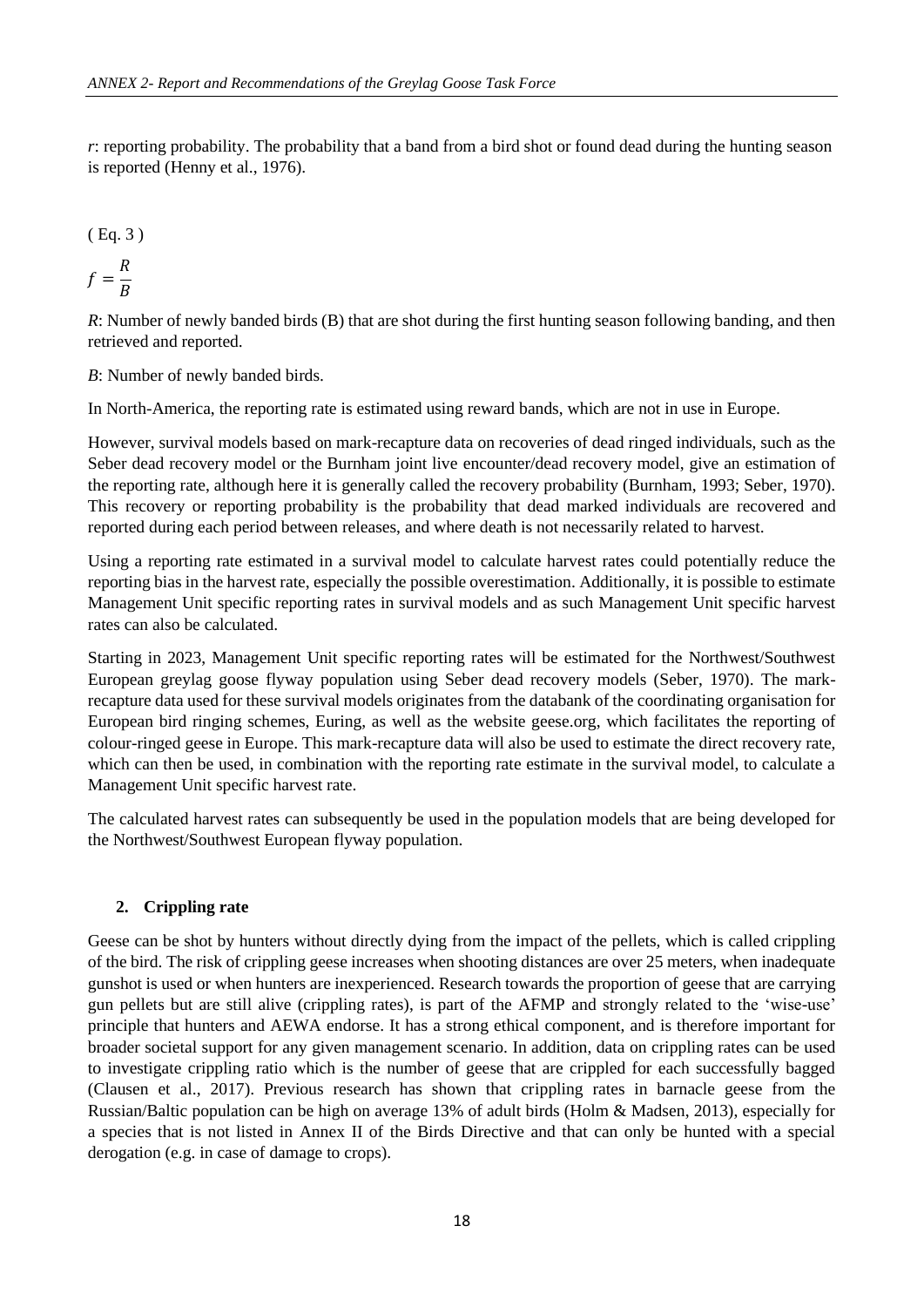During the breeding season of 2021 captured greylag geese were x-rayed in both the Netherlands and Sweden. For the assessment of crippling rates we determined whether an individual geese had one or more pellets embedded in it tissue (Figure X). When a pellet was clearly visible within the gastrointestinal tract we did not take it into account, as geese might swallow some metals during foraging.

Crippling rate was then calculated according to the following formula:

*Gripping rate* = 
$$
\frac{Number\ of\ geese\ with\ imbeded\ shotgun\ pellets}{Number\ of\ geese\ x-rayed} \ x\ 100
$$

Around 20% of X-rayed greylag geese where carrying shotgun pellets (Table X). During the coming years we will continue our crippling rate study and will collect samples at more locations within the Netherland and Sweden. We also plan to collect crippling rate data in other countries, including Germany.

Table 1: Crippling rates in the Netherlands and Sweden from moulting greylag that were caught during the breeding season.

| Country            | Latches | Total caught | X-rayed     | Crippling rate |
|--------------------|---------|--------------|-------------|----------------|
|                    |         |              | individuals |                |
| <b>Netherlands</b> |         | 118          | 26          | 22.03          |
| Sweden             |         | 139          | IJ          | 22.30          |

In addition to expanding our sample size and spatial coverage, we aim to investigate the influence of shotgun pellets on condition and survival of graylag geese. We do this by comparing the body conditions at capture of crippled geese with geese that where not carrying pellets in their tissue. Also, by catching at the same sites for multiple years we may be able to recapture crippled geese. This allow us to examine whether the number of pellets they are carrying has increased, and how their body condition may be affected over time as compared to uncrippled individuals. Ultimately it would be our goal to, together with hunting organizations, decrease the number of crippled geese.